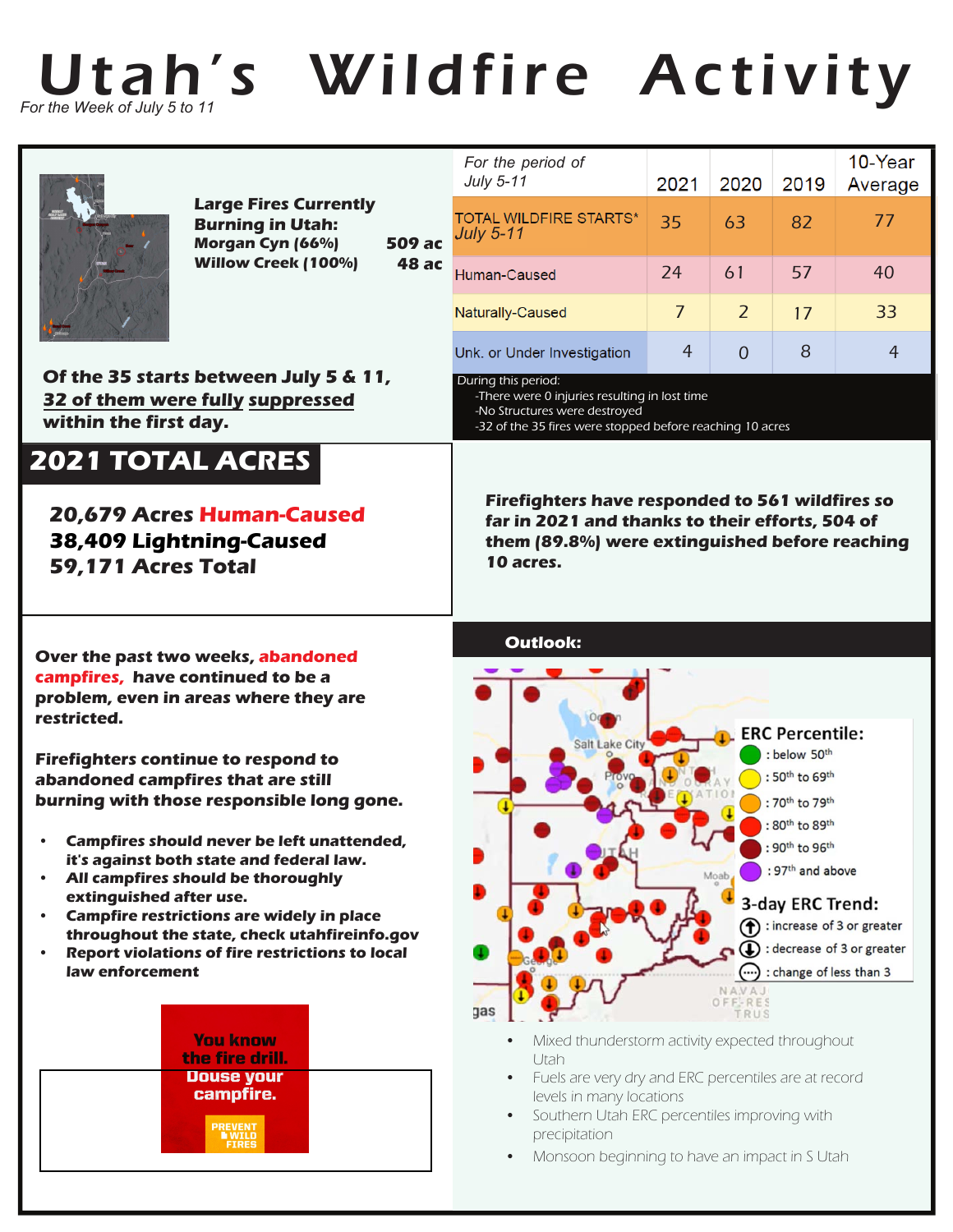Number of Fires Per Week